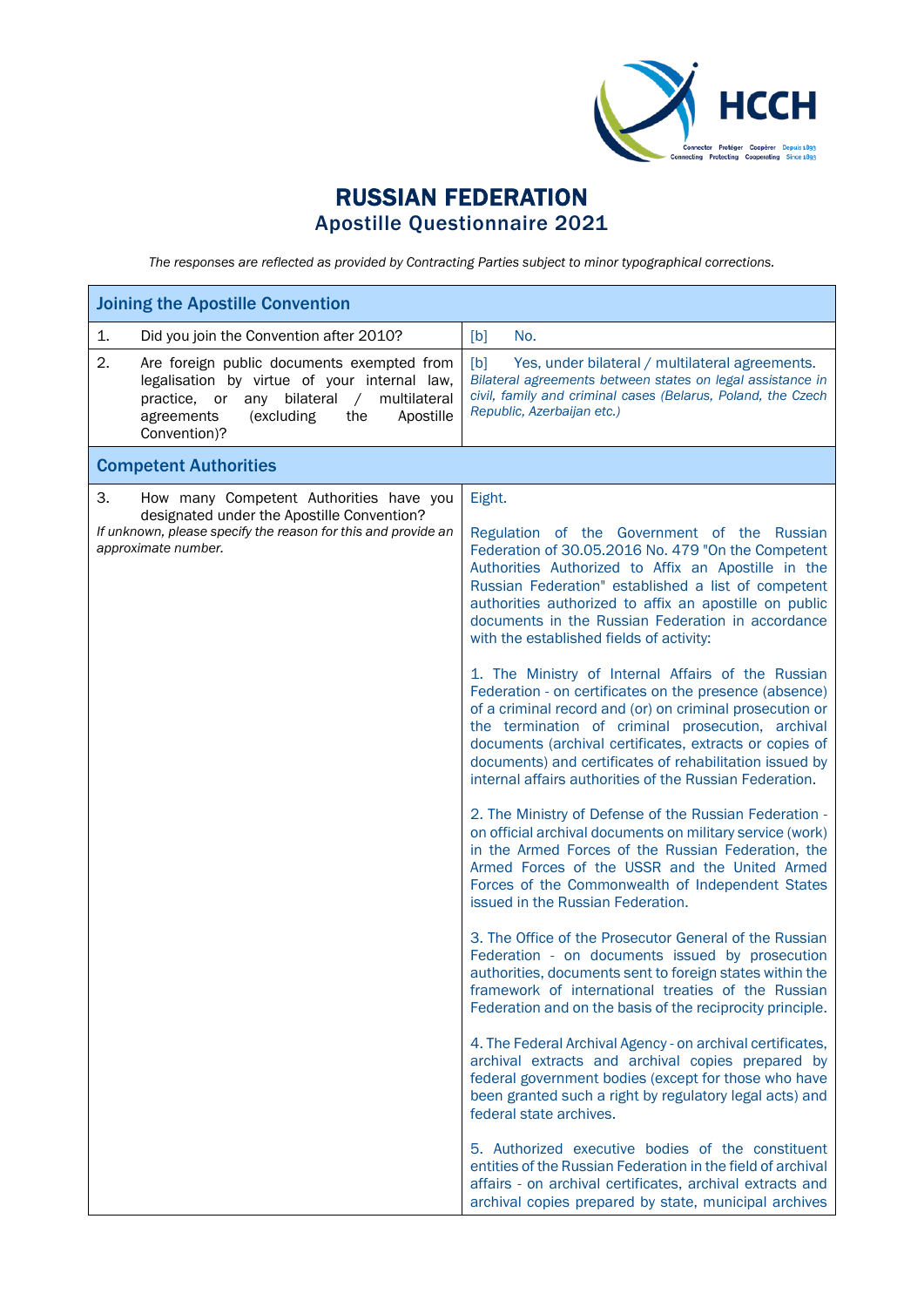|    |                                                                                      | and other bodies and organizations located on the<br>territory of a given constituent entity of the Russian<br>Federation (except for those who have been granted<br>such a right by regulatory legal acts).                                                                                                                                                                                                                                                                                                                                                                                                                                                                                                                                                                                                                                                                                                                                                                                                                                                                                                                                                                                                                                                                                                                                                    |
|----|--------------------------------------------------------------------------------------|-----------------------------------------------------------------------------------------------------------------------------------------------------------------------------------------------------------------------------------------------------------------------------------------------------------------------------------------------------------------------------------------------------------------------------------------------------------------------------------------------------------------------------------------------------------------------------------------------------------------------------------------------------------------------------------------------------------------------------------------------------------------------------------------------------------------------------------------------------------------------------------------------------------------------------------------------------------------------------------------------------------------------------------------------------------------------------------------------------------------------------------------------------------------------------------------------------------------------------------------------------------------------------------------------------------------------------------------------------------------|
|    |                                                                                      | 6. Executive authorities of the constituent entities of<br>the Russian Federation, whose competence includes<br>the organization of state registration of acts of civil<br>status - on official documents issued by competent<br>authorities to confirm the state registration of acts of<br>civil status or its absence.                                                                                                                                                                                                                                                                                                                                                                                                                                                                                                                                                                                                                                                                                                                                                                                                                                                                                                                                                                                                                                       |
|    |                                                                                      | 7. State authorities of the constituent entities of the<br>Russian Federation exercising the delegated powers of<br>the Russian Federation to confirm documents on<br>education and (or) qualifications and documents on<br>academic degrees, academic titles, - on documents on<br>education and (or) qualifications and on documents on<br>academic degrees, academic titles.                                                                                                                                                                                                                                                                                                                                                                                                                                                                                                                                                                                                                                                                                                                                                                                                                                                                                                                                                                                 |
|    |                                                                                      | 8. The Ministry of Justice of the Russian Federation - on<br>Russian public documents specified in Article 5 of the<br>Federal Law "On affixing an Apostille on Russian Public<br>Documents Subject to Export Outside the Territory of<br>the Russian Federation", affixing an apostille on which<br>is not included in the powers of the competent<br>authorities specified in paragraphs 1 - 7 of this list.                                                                                                                                                                                                                                                                                                                                                                                                                                                                                                                                                                                                                                                                                                                                                                                                                                                                                                                                                  |
| 4. | Do your diplomatic missions abroad play a role<br>in the Apostille issuance process? | No.<br>$\lceil d \rceil$                                                                                                                                                                                                                                                                                                                                                                                                                                                                                                                                                                                                                                                                                                                                                                                                                                                                                                                                                                                                                                                                                                                                                                                                                                                                                                                                        |
|    |                                                                                      |                                                                                                                                                                                                                                                                                                                                                                                                                                                                                                                                                                                                                                                                                                                                                                                                                                                                                                                                                                                                                                                                                                                                                                                                                                                                                                                                                                 |
|    | <b>Substantive Scope</b>                                                             |                                                                                                                                                                                                                                                                                                                                                                                                                                                                                                                                                                                                                                                                                                                                                                                                                                                                                                                                                                                                                                                                                                                                                                                                                                                                                                                                                                 |
| 5. | Is the concept of 'public document' defined in<br>your internal law?                 | Yes.<br>[a]<br>In accordance with Article 5 of the Federal Law<br>of 28.11.2015 No. 330-FZ "On Affixing an Apostille on<br>Russian Public Documents Subject to Export Outside the<br>territory of the Russian Federation":<br>1. Documents issued in accordance with the legislation of<br>the Russian Federation by the following authorities shall be<br>considered as Russian public documents in order to apply<br>this Federal Law:<br>1) federal executive bodies, territorial bodies of<br>federal executive bodies;<br>2) federal courts, constitutional (statutory) courts<br>and magistrate judges of the constituent entities of<br>the Russian Federation;<br>3) prosecutor's offices of the Russian Federation;<br>4) executive bodies of the constituent entities of the<br><b>Russian Federation;</b><br>5) organizations carrying out educational activities;<br>6) local municipalities during the exercise of certain<br>state powers transferred to local municipalities;<br>7) state and municipal institutions.<br>2. Documents issued by notaries of the Russian Federation<br>when performing notarial actions or other persons entitled<br>to perform notarial actions and documents issued by<br>multifunctional centers for the provision of state and<br>municipal services shall be also considered as Russian<br>public documents. |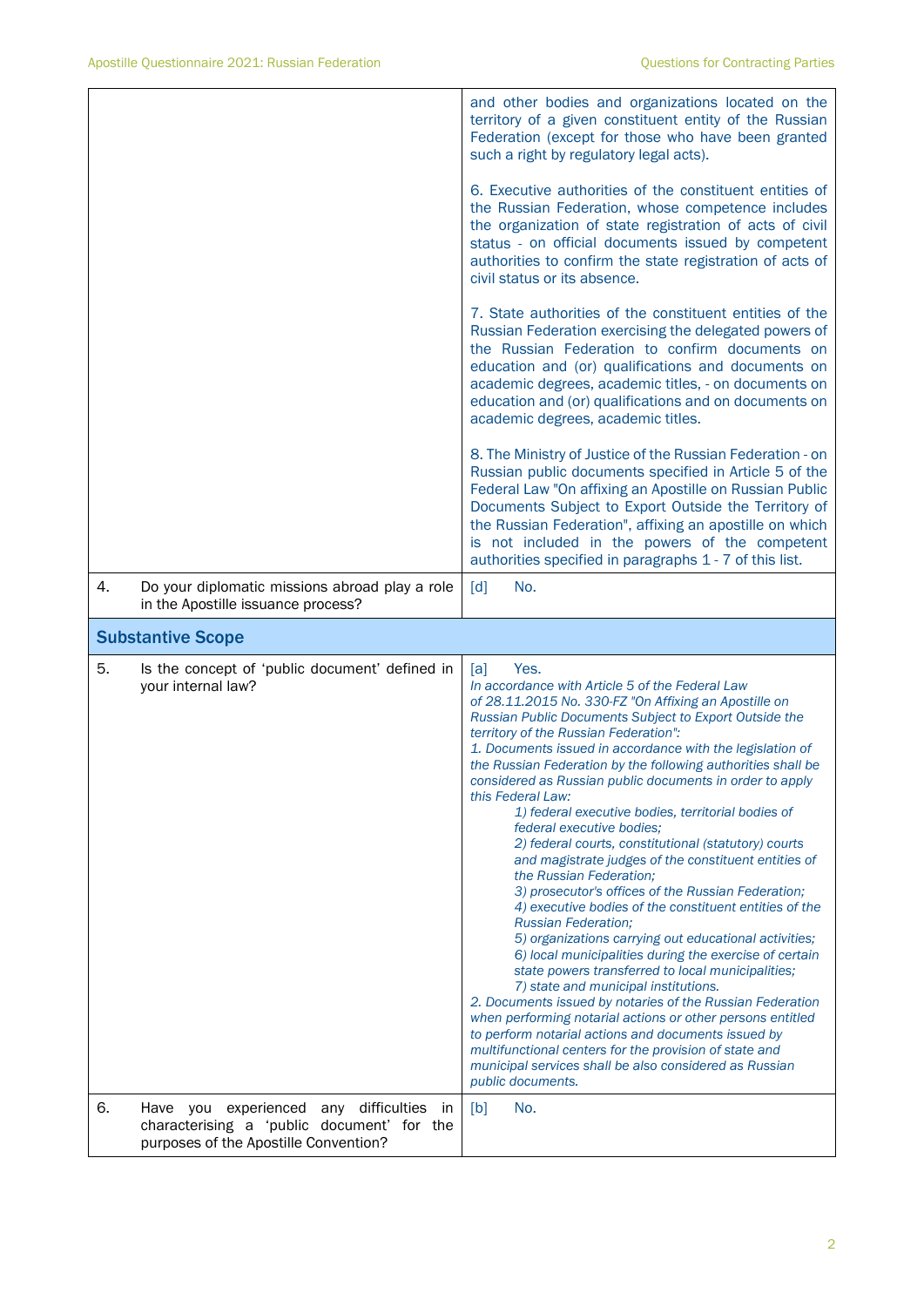| 7.  | Has the exclusion of 'documents executed by<br>diplomatic or consular agents' (Art. 1(3)(a)) from<br>the scope of the Apostille Convention given rise<br>to any difficulties?                                            | No.<br>$\lceil c \rceil$                                                                                                                         |        |
|-----|--------------------------------------------------------------------------------------------------------------------------------------------------------------------------------------------------------------------------|--------------------------------------------------------------------------------------------------------------------------------------------------|--------|
| 8.  | Do you think this Art. 1(3)(a) exclusion is justified<br>in the context of the modern operation of the<br>Convention?                                                                                                    | [a]<br>Yes.                                                                                                                                      |        |
| 9.  | Has the exclusion of 'administrative documents<br>dealing directly with commercial or customs<br>operations' (Art. $1(3)(b)$ ) from the scope of the<br>Apostille<br>Convention given<br>rise to<br>any<br>difficulties? | No.<br>$\lceil c \rceil$                                                                                                                         |        |
| 10. | Do you think this Art. 1(3)(b) exclusion is justified<br>in the context of the modern operation of the<br>Convention?                                                                                                    | Yes.<br>[a]                                                                                                                                      |        |
| 11. | Do you issue (outgoing) or accept (incoming)                                                                                                                                                                             | <b>Issue</b>                                                                                                                                     | Accept |
|     | Apostilles for any of the following categories of<br>document?                                                                                                                                                           | Certificates of origin                                                                                                                           |        |
|     |                                                                                                                                                                                                                          | <b>Export licences</b>                                                                                                                           |        |
|     |                                                                                                                                                                                                                          | Import licences                                                                                                                                  |        |
|     |                                                                                                                                                                                                                          | Health and safety certificates<br>issued by the relevant<br>government authorities or<br>agencies                                                |        |
|     |                                                                                                                                                                                                                          | Certificates of products<br>registration                                                                                                         |        |
|     |                                                                                                                                                                                                                          | Certificates of conformity                                                                                                                       |        |
|     |                                                                                                                                                                                                                          | End user certificates<br>(i.e. documents certifying that the<br>buyer is the end user of acquired<br>goods)                                      |        |
|     |                                                                                                                                                                                                                          | Commercial invoices                                                                                                                              |        |
|     | <b>Apostille Process</b>                                                                                                                                                                                                 |                                                                                                                                                  |        |
|     | <b>Certification of Public Documents</b>                                                                                                                                                                                 |                                                                                                                                                  |        |
| 12. | Do any of your public documents require some<br>other intermediate certification before the<br>issuance of an Apostille?                                                                                                 | No, an intermediate certification is not required<br>[b]<br>for any public document; Apostilles are issued directly<br>upon the public document. |        |
|     | <b>Requesting an Apostille (Outgoing)</b>                                                                                                                                                                                |                                                                                                                                                  |        |
| 13. | How can an Apostille be requested?                                                                                                                                                                                       | [a]<br>In person.                                                                                                                                | X      |
|     |                                                                                                                                                                                                                          | [b]<br>By post.                                                                                                                                  | X      |
|     |                                                                                                                                                                                                                          | By email.<br>[c]                                                                                                                                 |        |
|     |                                                                                                                                                                                                                          | Through a website.<br>[d]                                                                                                                        |        |
|     |                                                                                                                                                                                                                          | Other.<br>[e]                                                                                                                                    |        |
| 14. | When issuing an Apostille, do you enquire about<br>the State of destination?                                                                                                                                             | Yes, in the application form.<br>[a]                                                                                                             |        |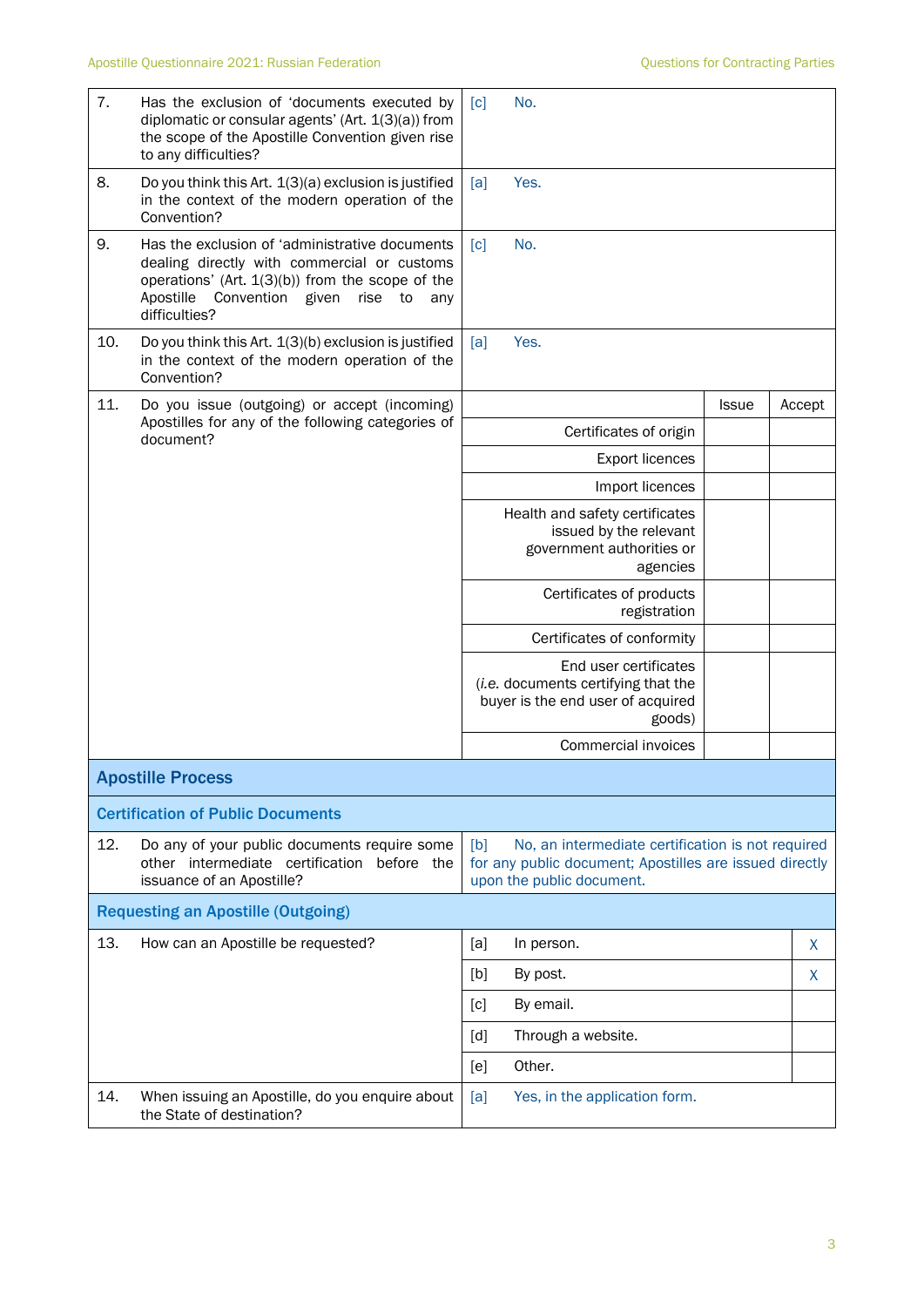| 15. | How long does it take for an Apostille to be<br>issued?                                                                                                                                                                                       | In-person request<br>(paper Apostille)                                                                                                                                                                                                                                                                                                                                                                                                                                                                                                                                                                                                                                                                                                                                                                                                                                                        | Other requests<br>(from the time of<br>receipt) (paper<br>Apostille) | e-Apostille requests |
|-----|-----------------------------------------------------------------------------------------------------------------------------------------------------------------------------------------------------------------------------------------------|-----------------------------------------------------------------------------------------------------------------------------------------------------------------------------------------------------------------------------------------------------------------------------------------------------------------------------------------------------------------------------------------------------------------------------------------------------------------------------------------------------------------------------------------------------------------------------------------------------------------------------------------------------------------------------------------------------------------------------------------------------------------------------------------------------------------------------------------------------------------------------------------------|----------------------------------------------------------------------|----------------------|
|     |                                                                                                                                                                                                                                               | <b>Other</b><br>The Ministry of<br>Justice of the<br><b>Russian</b><br><b>Federation and its</b><br>territorial bodies<br>provide the state<br>service on affixing<br>an Apostille<br>within 3 working<br>days from the<br>date of receipt of<br>public documents<br>from the<br>applicant by the<br><b>Ministry of Justice</b><br>of the Russian<br>Federation.<br>The term for<br>providing this<br>public service, if it<br>is necessary to<br>request a sample<br>signature, an<br>imprint of a seal /<br>stamp and<br>information on<br>the powers of an<br>official who<br>signed the public<br>document, may<br>be extended up to<br>30 working days<br>from the date of<br>receipt of public<br>documents from<br>the applicant by<br>the Ministry of<br>Justice of the<br>Russian<br><b>Federation or its</b><br>territorial body.<br>It is not affixed in<br>an electronic<br>form. |                                                                      |                      |
| 16. | Does your Competent Authority impose a fee for<br>issuing an Apostille?                                                                                                                                                                       | Yes, a single price for all Apostilles.<br>[a]<br>2,500 rubles                                                                                                                                                                                                                                                                                                                                                                                                                                                                                                                                                                                                                                                                                                                                                                                                                                |                                                                      |                      |
|     | <b>Issuing an Apostille (Outgoing)</b>                                                                                                                                                                                                        |                                                                                                                                                                                                                                                                                                                                                                                                                                                                                                                                                                                                                                                                                                                                                                                                                                                                                               |                                                                      |                      |
| 17. | How is the origin of a public document verified<br>for the purpose of issuing an Apostille (i.e.<br>verification of the authenticity of the signature,<br>the capacity of the signer, and the identity of the<br>seal / stamp (Art. $5(2)$ )? | [b]<br>Multiple Competent Authorities.<br>A single, centralised, database of sample<br>$[1]$<br>signatures / seals / stamps, maintained in paper form.                                                                                                                                                                                                                                                                                                                                                                                                                                                                                                                                                                                                                                                                                                                                        |                                                                      |                      |
| 18. | How does a Competent Authority address<br>situations where it is unable to verify the origin<br>of the public document?                                                                                                                       | [b]<br>The Competent Authority will contact the issuing<br>authority to confirm authenticity but will not issue the<br>Apostille until the new signature, stamp or seal is added<br>to the database.                                                                                                                                                                                                                                                                                                                                                                                                                                                                                                                                                                                                                                                                                          |                                                                      |                      |
| 19. | In what language(s) are the 10 standard items<br>of your Apostilles available?                                                                                                                                                                | [a]<br>In one language.<br>in Russian                                                                                                                                                                                                                                                                                                                                                                                                                                                                                                                                                                                                                                                                                                                                                                                                                                                         |                                                                      |                      |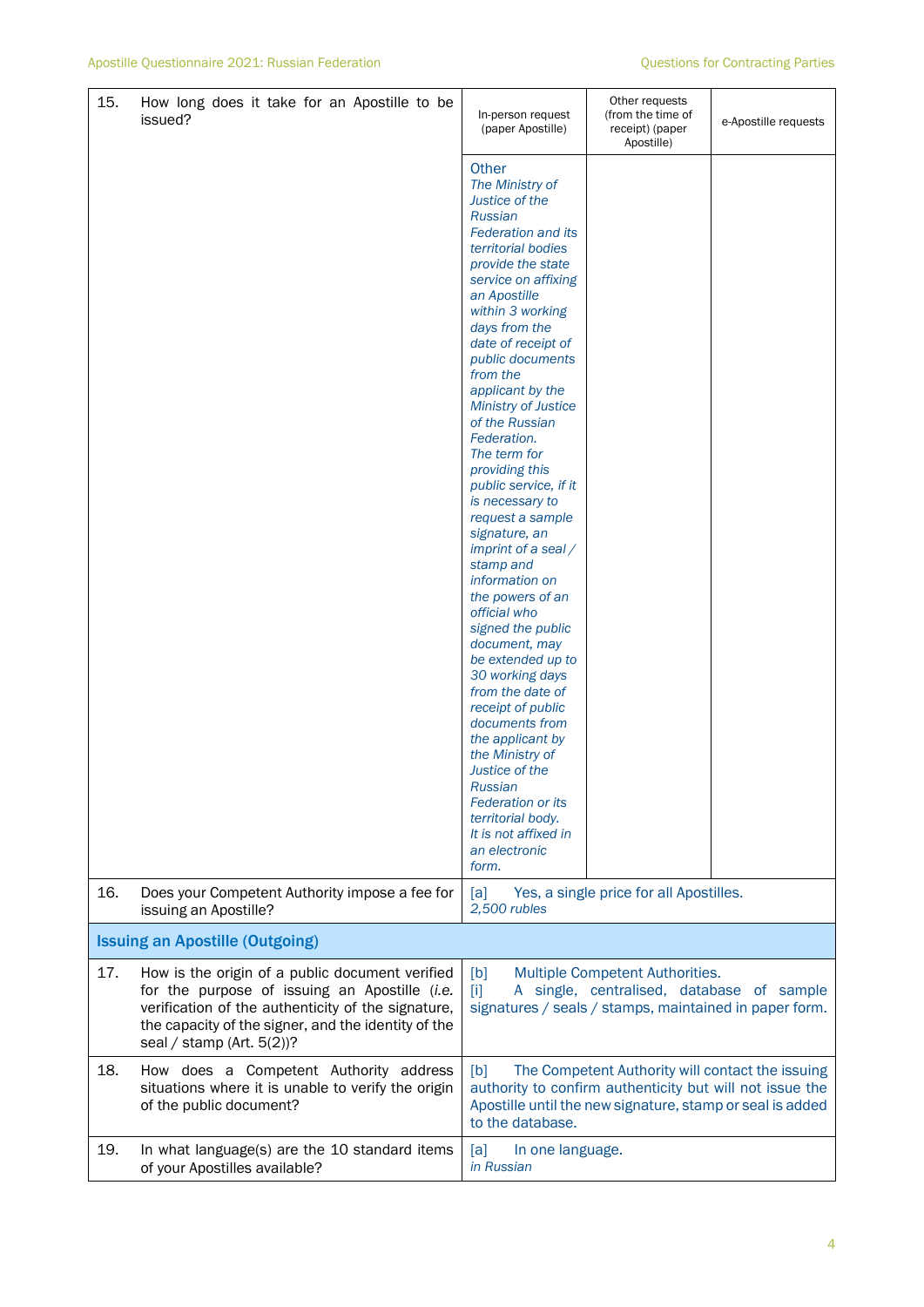| 20.                               | In what language(s) are the blank fields of your<br>Apostilles filled in?                                                                                                                      | [a]<br>In one language.<br>in Russian                                                                                                                 |  |  |  |
|-----------------------------------|------------------------------------------------------------------------------------------------------------------------------------------------------------------------------------------------|-------------------------------------------------------------------------------------------------------------------------------------------------------|--|--|--|
| 21.                               | How are the blank fields of your Apostilles filled<br>in?                                                                                                                                      | Using computer software.<br>[b]<br>Automated information system "Legalization and Apostille"                                                          |  |  |  |
|                                   | <b>Apostille Registers</b>                                                                                                                                                                     |                                                                                                                                                       |  |  |  |
| 22.                               | How is your Apostille register, required by<br>Article 7, maintained?                                                                                                                          | Multiple Competent Authorities.<br>[b]<br>[iii]<br>A single, national register in electronic form, not<br>publicly accessible online.                 |  |  |  |
| 23.                               | What particulars are contained in your Apostille<br>register?                                                                                                                                  | Number and date of the Apostille<br>[a]<br>X<br>(required).                                                                                           |  |  |  |
|                                   |                                                                                                                                                                                                | [b]<br>Name and capacity of the person signing<br>the document and $/$ or the name of<br>X<br>authority whose seal or stamp is affixed<br>(required). |  |  |  |
|                                   |                                                                                                                                                                                                | Name and / or type of underlying<br>[c]<br>X<br>document.                                                                                             |  |  |  |
|                                   |                                                                                                                                                                                                | [d]<br>Description of the contents of underlying<br>X<br>document.                                                                                    |  |  |  |
|                                   |                                                                                                                                                                                                | Name of the applicant.<br>[ <sub>e</sub> ]<br>X                                                                                                       |  |  |  |
|                                   |                                                                                                                                                                                                | State of destination.<br>$[f]$<br>X                                                                                                                   |  |  |  |
|                                   |                                                                                                                                                                                                | [g]<br>Copy of the Apostille.                                                                                                                         |  |  |  |
|                                   |                                                                                                                                                                                                | Copy of the underlying document.<br>[h]                                                                                                               |  |  |  |
|                                   |                                                                                                                                                                                                | Other.<br>$[1]$                                                                                                                                       |  |  |  |
| 24.                               | Is there a limit to how long records can be<br>retained on the Apostille register?                                                                                                             | [d]<br>No.                                                                                                                                            |  |  |  |
| 25.                               | If your register is not publicly accessible, how<br>frequently do your Competent Authorities<br>receive requests to verify an Apostille they have<br>issued in the register?                   | Never.<br>[a]                                                                                                                                         |  |  |  |
| <b>Technology &amp; the e-APP</b> |                                                                                                                                                                                                |                                                                                                                                                       |  |  |  |
| 26.                               | Under your internal law, do you recognise<br>electronic / digital signatures as functionally<br>equivalent to handwritten signatures (i.e. can a<br>public document be signed electronically)? | No.<br>[b]                                                                                                                                            |  |  |  |
| 27.                               | Under your internal law, are public documents<br>executed, or able to be executed, in electronic<br>form (whether or not they are to be used abroad<br>under the Convention)?                  | No, public documents are never executed in<br>[b]<br>electronic form.                                                                                 |  |  |  |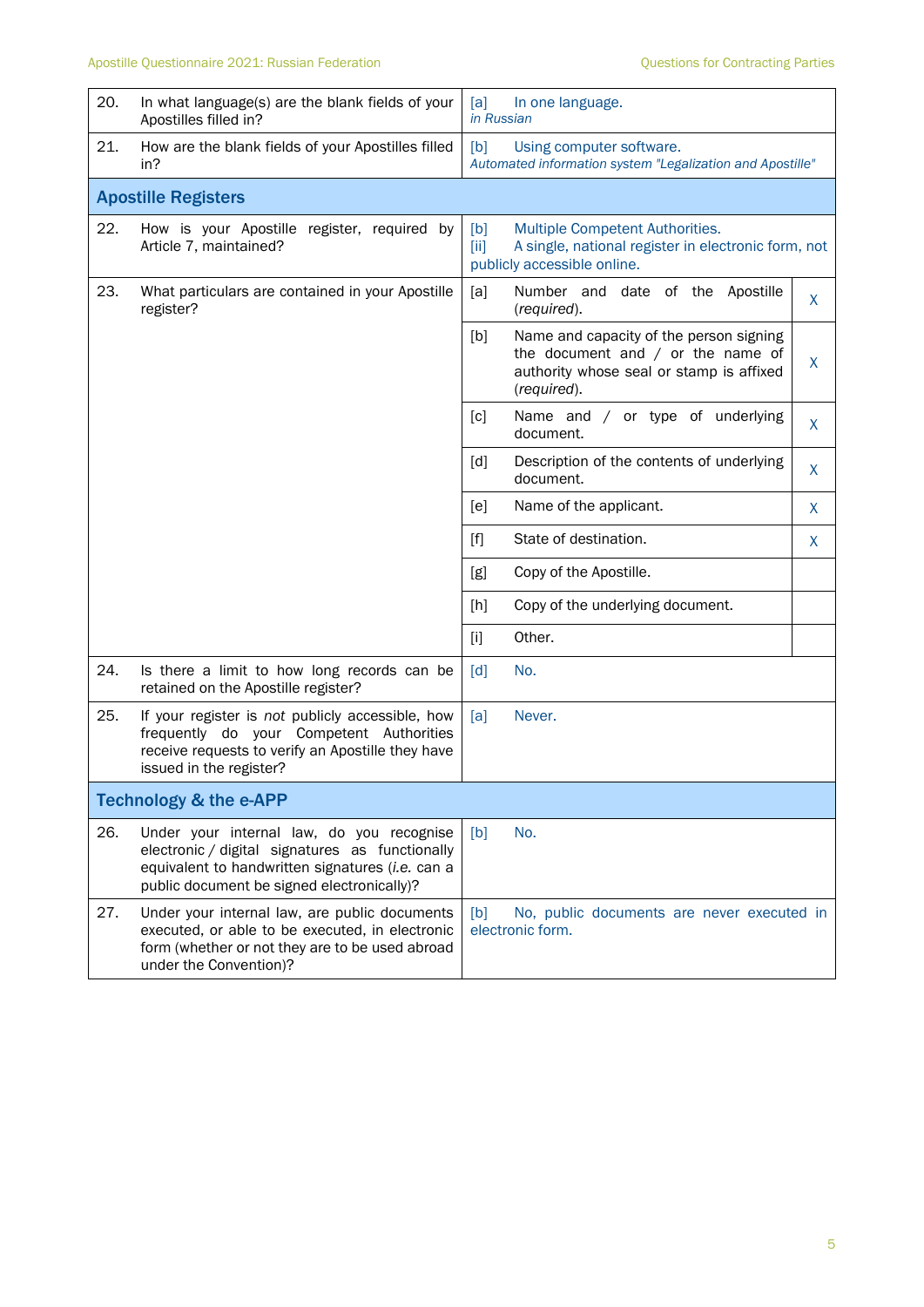| 28.<br>Do you issue e-Apostilles?                                                                                                                                 | No.<br>[b]<br>We are studying the use of e-Apostilles and plan<br>m<br>to implement the e-Apostille component.<br>The Ministry of Justice of the Russian Federation developed<br>and on 05.03.2021 sent to the Government of the Russian<br>Federation a draft regulation of the Government of the<br>Russian Federation "On the Approval of the Regulation on the<br>Specifics of Handling a Request for an Apostille, Affixing an<br>Apostille and Sending Requests Provided for in Article 9 of<br>Federal Law No. 330-FZ "On Affixing an Apostille on Russian<br>Public Documents Subject to Export Outside the Territory of<br>the Russian Federation" in Electronic Form and (or) Using<br>Information and Telecommunication Networks, Maintenance<br>of a Register of Apostilles in Electronic Form, Provision of<br>Remote Access to Data on Affixed Apostilles" |
|-------------------------------------------------------------------------------------------------------------------------------------------------------------------|--------------------------------------------------------------------------------------------------------------------------------------------------------------------------------------------------------------------------------------------------------------------------------------------------------------------------------------------------------------------------------------------------------------------------------------------------------------------------------------------------------------------------------------------------------------------------------------------------------------------------------------------------------------------------------------------------------------------------------------------------------------------------------------------------------------------------------------------------------------------------|
| For Parties that answered no to Q28.<br>28.1. What challenges are you facing that may prevent                                                                     | Internal law limitations.<br>[a]                                                                                                                                                                                                                                                                                                                                                                                                                                                                                                                                                                                                                                                                                                                                                                                                                                         |
| you from implementing the e-Apostille?                                                                                                                            | [b]<br>Judicial or administrative structure.                                                                                                                                                                                                                                                                                                                                                                                                                                                                                                                                                                                                                                                                                                                                                                                                                             |
|                                                                                                                                                                   | Implementation challenges (e.g. lack of<br>[c]<br>resources, lack of infrastructure).                                                                                                                                                                                                                                                                                                                                                                                                                                                                                                                                                                                                                                                                                                                                                                                    |
|                                                                                                                                                                   | [d]<br>Cost.                                                                                                                                                                                                                                                                                                                                                                                                                                                                                                                                                                                                                                                                                                                                                                                                                                                             |
|                                                                                                                                                                   | System interoperability / compatibility.<br>[e]                                                                                                                                                                                                                                                                                                                                                                                                                                                                                                                                                                                                                                                                                                                                                                                                                          |
|                                                                                                                                                                   | $[f]$<br>Security concerns.                                                                                                                                                                                                                                                                                                                                                                                                                                                                                                                                                                                                                                                                                                                                                                                                                                              |
|                                                                                                                                                                   | Other.<br>[g]                                                                                                                                                                                                                                                                                                                                                                                                                                                                                                                                                                                                                                                                                                                                                                                                                                                            |
| For Parties that answered no to Q28.<br>28.2. How do you issue an Apostille for a public<br>document executed in electronic form?                                 |                                                                                                                                                                                                                                                                                                                                                                                                                                                                                                                                                                                                                                                                                                                                                                                                                                                                          |
| 29.<br>Are your authorities<br>equipped to accept<br>incoming e-Apostilles?                                                                                       | Yes, all e-Apostilles can be processed.<br>[a]                                                                                                                                                                                                                                                                                                                                                                                                                                                                                                                                                                                                                                                                                                                                                                                                                           |
| 30.<br>Do you maintain an e-Register?                                                                                                                             | [b]<br>No.<br>We are studying the use of an e-Register and<br>$[1]$<br>plan to implement the e-Register component.                                                                                                                                                                                                                                                                                                                                                                                                                                                                                                                                                                                                                                                                                                                                                       |
| For Parties that answered no to Q30.                                                                                                                              | Internal law limitations.<br>[a]                                                                                                                                                                                                                                                                                                                                                                                                                                                                                                                                                                                                                                                                                                                                                                                                                                         |
| 30.1. What challenges are you facing that may prevent<br>you from implementing the e-Register?                                                                    | Judicial or administrative structure.<br>[b]                                                                                                                                                                                                                                                                                                                                                                                                                                                                                                                                                                                                                                                                                                                                                                                                                             |
|                                                                                                                                                                   | [c]<br>Implementation challenges (e.g. lack of<br>resources, lack of infrastructure).                                                                                                                                                                                                                                                                                                                                                                                                                                                                                                                                                                                                                                                                                                                                                                                    |
|                                                                                                                                                                   | [d]<br>Cost.                                                                                                                                                                                                                                                                                                                                                                                                                                                                                                                                                                                                                                                                                                                                                                                                                                                             |
|                                                                                                                                                                   | System interoperability / compatibility.<br>[e]                                                                                                                                                                                                                                                                                                                                                                                                                                                                                                                                                                                                                                                                                                                                                                                                                          |
|                                                                                                                                                                   | $[f]$<br>Security concerns.                                                                                                                                                                                                                                                                                                                                                                                                                                                                                                                                                                                                                                                                                                                                                                                                                                              |
|                                                                                                                                                                   | Other.<br>[g]                                                                                                                                                                                                                                                                                                                                                                                                                                                                                                                                                                                                                                                                                                                                                                                                                                                            |
| 31.<br>Have you been in contact with other Competent<br>Authorities that operate an e-APP component<br>and exchanged information and / or relevant<br>experience? | No.<br>[b]                                                                                                                                                                                                                                                                                                                                                                                                                                                                                                                                                                                                                                                                                                                                                                                                                                                               |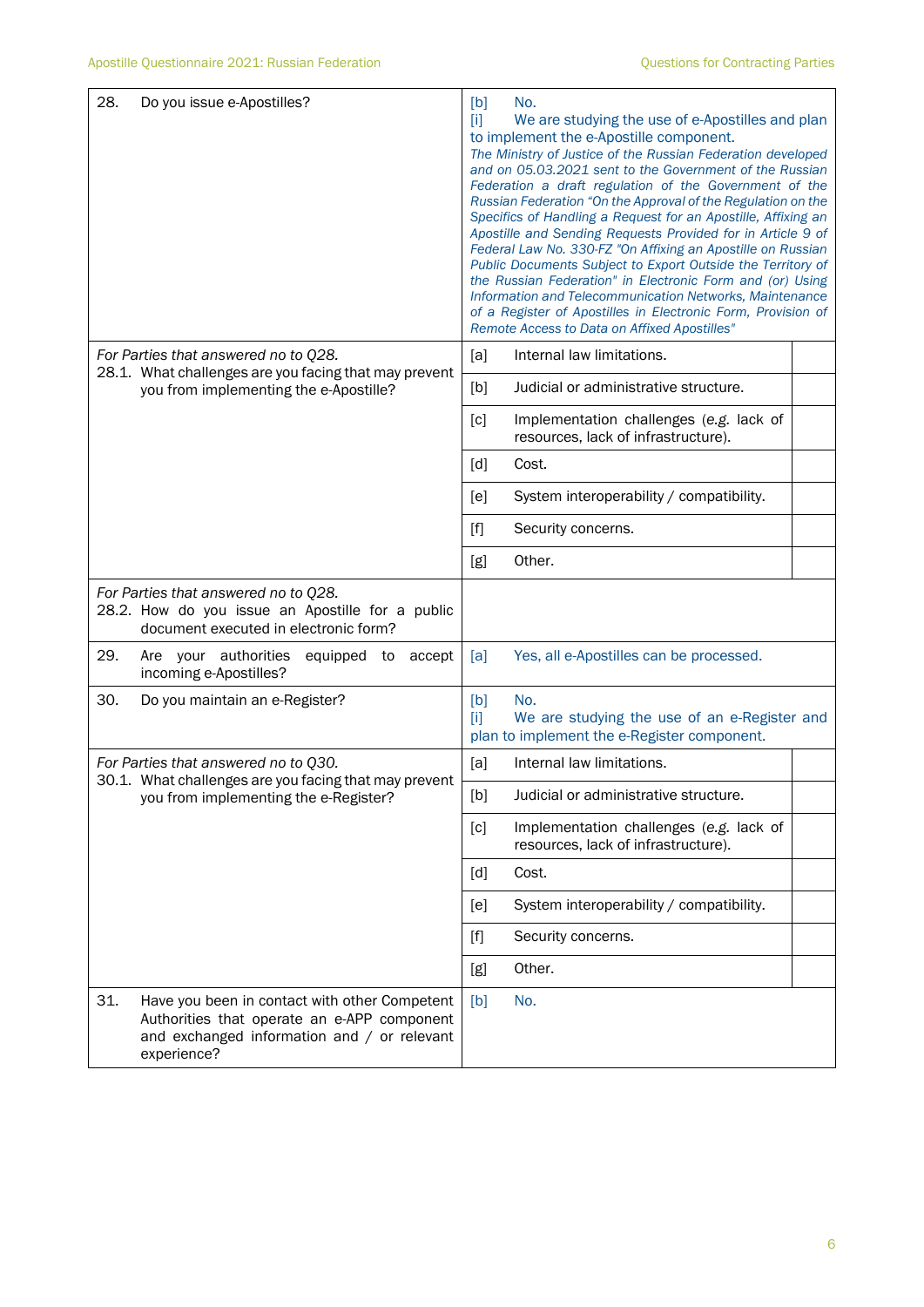| <b>Issues with Apostilles</b>                                                                                                                                          |                                                                                                                                                          |                                                                                            |                                                                                                     |   |
|------------------------------------------------------------------------------------------------------------------------------------------------------------------------|----------------------------------------------------------------------------------------------------------------------------------------------------------|--------------------------------------------------------------------------------------------|-----------------------------------------------------------------------------------------------------|---|
| 32.<br>Has an Apostille <i>issued</i> by your Competent<br>Authority ever been refused by the authorities of<br>another Contracting Party on the following<br>grounds: |                                                                                                                                                          | [a]                                                                                        | Form requirements (e.g. square-shaped,<br>sides of at least nine centimetres, border,<br>ink, etc). |   |
|                                                                                                                                                                        | [b]                                                                                                                                                      | The manner in which the Apostille was<br>affixed / attached to the underlying<br>document. |                                                                                                     |   |
|                                                                                                                                                                        |                                                                                                                                                          | [c]                                                                                        | The Apostille was not signed.                                                                       |   |
|                                                                                                                                                                        |                                                                                                                                                          | [d]                                                                                        | οf<br>the<br>standard<br>One<br>or<br>more<br>informational items were not filled in.               |   |
|                                                                                                                                                                        |                                                                                                                                                          | [e]                                                                                        | The Apostille was in electronic form (an<br>e-Apostille).                                           |   |
|                                                                                                                                                                        |                                                                                                                                                          | $[f]$                                                                                      | The underlying public document was in<br>electronic form.                                           |   |
|                                                                                                                                                                        |                                                                                                                                                          | [g]                                                                                        | The underlying public document had<br>expired / was not issued within a certain<br>timeframe.       |   |
|                                                                                                                                                                        |                                                                                                                                                          | [h]                                                                                        | The underlying document was not a<br>public document under the law of the<br>destination.           |   |
|                                                                                                                                                                        |                                                                                                                                                          | $[1]$                                                                                      | Other.                                                                                              |   |
|                                                                                                                                                                        |                                                                                                                                                          | [j]                                                                                        | Unknown.                                                                                            | X |
|                                                                                                                                                                        |                                                                                                                                                          | [k]                                                                                        | No / Not applicable.                                                                                |   |
| 33.                                                                                                                                                                    | Has your Competent Authority ever been<br>requested by external Competent Authorities to<br>certify or confirm your procedure for issuing<br>Apostilles? | [b]                                                                                        | No.                                                                                                 |   |
| 34.                                                                                                                                                                    | Has an Apostille <i>received</i> by your authorities<br>ever been refused on the following grounds:                                                      | [a]                                                                                        | The issuing State was not a Contracting<br>Party to the Apostille Convention.                       |   |
|                                                                                                                                                                        |                                                                                                                                                          | [b]                                                                                        | Form requirements (e.g. square-shaped,<br>sides of at least nine centimetres, border,<br>ink, etc). |   |
|                                                                                                                                                                        |                                                                                                                                                          | [c]                                                                                        | The manner in which the Apostille was<br>affixed / attached to the underlying<br>document.          |   |
|                                                                                                                                                                        |                                                                                                                                                          | [d]                                                                                        | The Apostille was not signed.                                                                       |   |
|                                                                                                                                                                        |                                                                                                                                                          | [e]                                                                                        | One<br>of<br>the<br>or<br>more<br>standard<br>informational items were not filled in.               |   |
|                                                                                                                                                                        |                                                                                                                                                          | $[f]$                                                                                      | The Apostille was in electronic form (an<br>e-Apostille).                                           | X |
|                                                                                                                                                                        |                                                                                                                                                          | [g]                                                                                        | The underlying public document was in<br>electronic form.                                           |   |